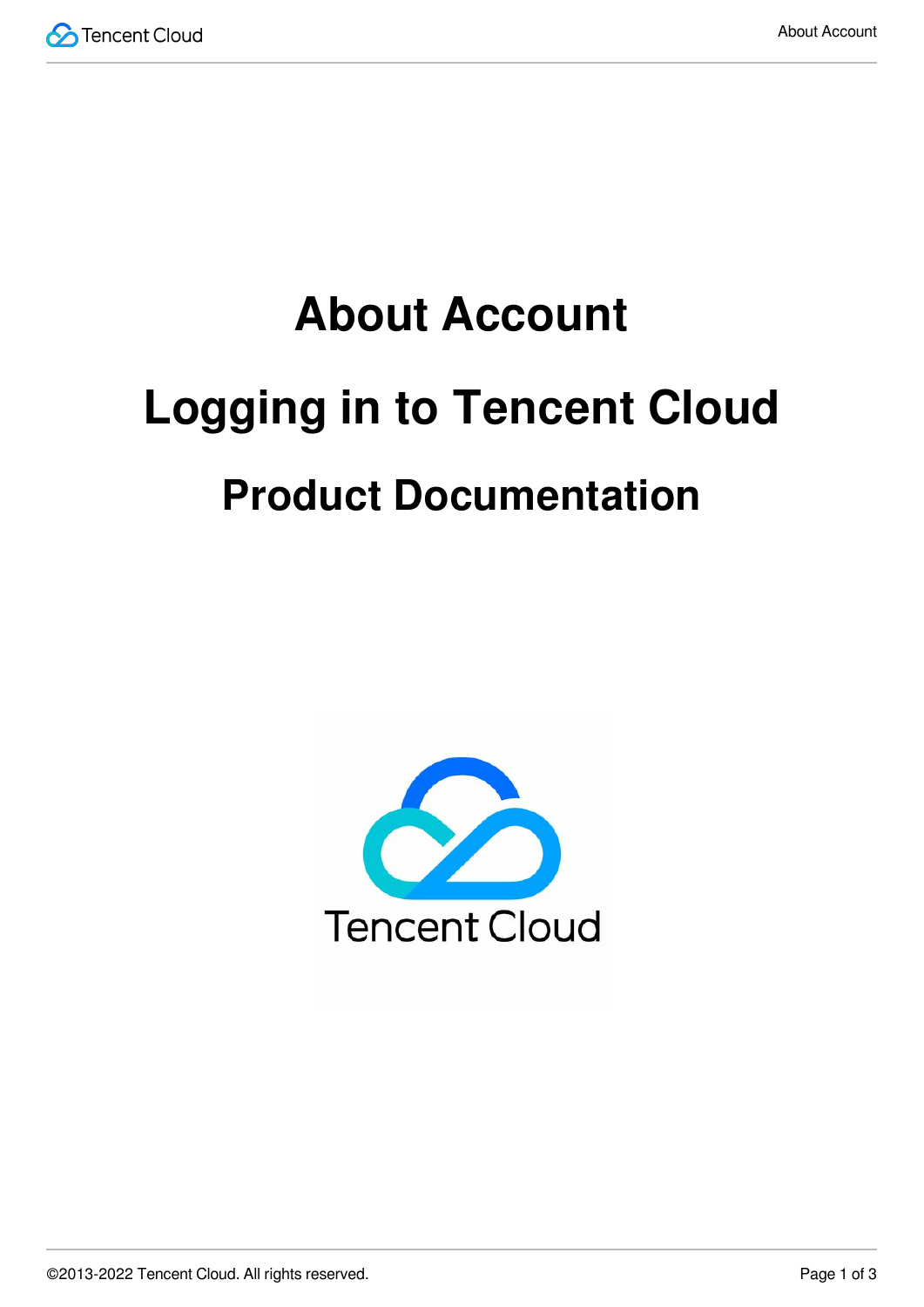

### Copyright Notice

©2013-2019 Tencent Cloud. All rights reserved.

Copyright in this document is exclusively owned by Tencent Cloud. You must not reproduce, modify, copy or distribute in any way, in whole or in part, the contents of this document without Tencent Cloud's the prior written consent.

Trademark Notice

### **C** Tencent Cloud

All trademarks associated with Tencent Cloud and its services are owned by Tencent Cloud Computing (Beijing) Company Limited and its affiliated companies. Trademarks of third parties referred to in this document are owned by their respective proprietors.

### Service Statement

This document is intended to provide users with general information about Tencent Cloud's products and services only and does not form part of Tencent Cloud's terms and conditions. Tencent Cloud's products or services are subject to change. Specific products and services and the standards applicable to them are exclusively provided for in Tencent Cloud's applicable terms and conditions.